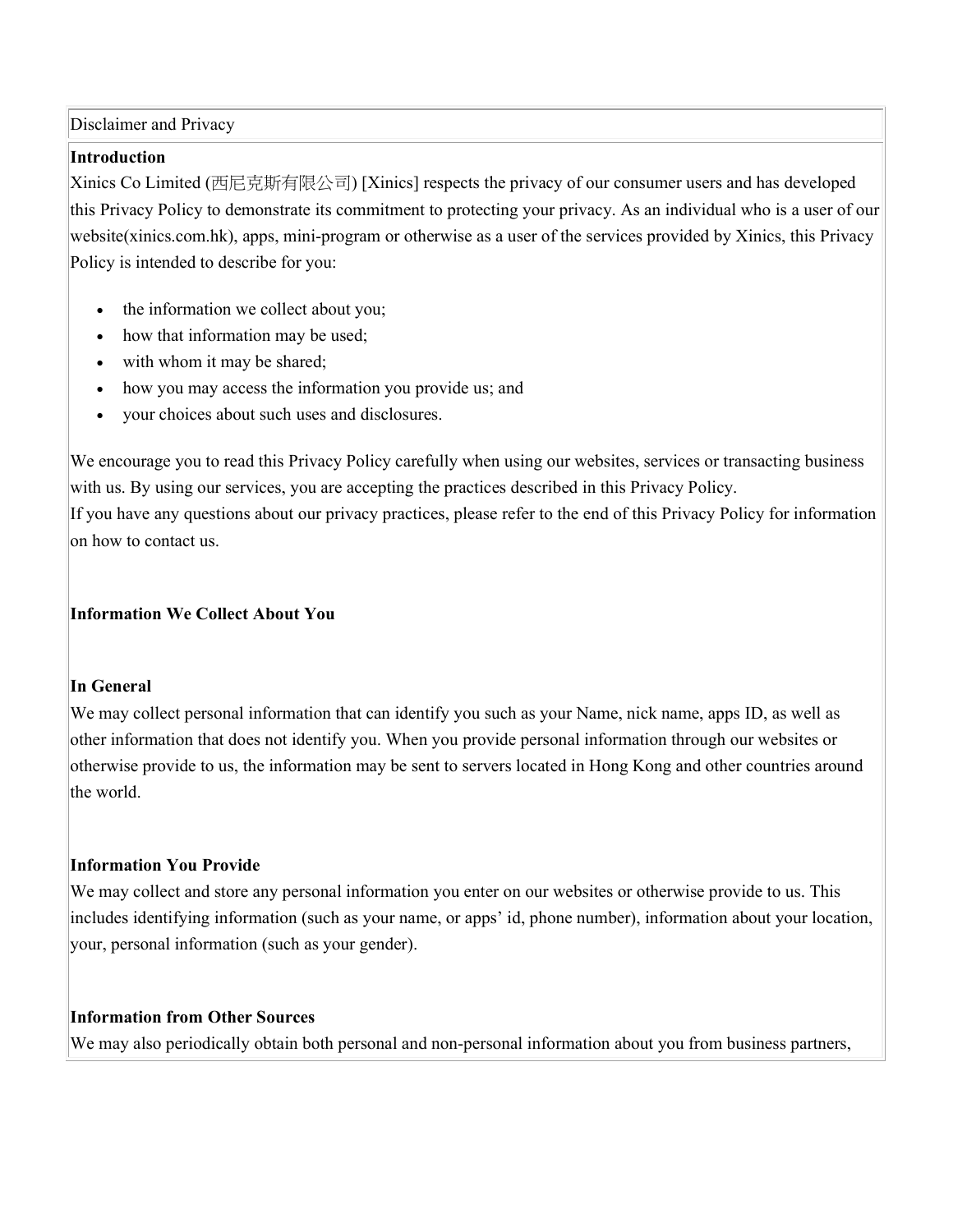contractors and other third parties. Examples of information that we may receive information about your home and additional demographic information.

#### Use of Cookies and Other Technologies to Automatically Collect Information

We use various technologies to collect information from your computer and about your activities on our websites. We automatically collect information from your browser when you visit our websites. This information includes your IP address, your browser type and language, access times, the content of any undeleted cookies that your browser previously accepted from us (see "Cookies" below) and the referring website address.

#### **Cookies**

When you visit our websites, we may assign your computer one or more cookies, to facilitate access to our websites, to personalize your online experience and to record information about your visit to our websites. Through the use of a cookie, we also may automatically collect information about your online activity on our websites, such as the web pages you visit, the links or advertisements you click, or the other actions you conduct while on our websites. The cookies do not store any personally identifiable information about you. Most browsers automatically accept cookies, but you can usually modify your browser setting to decline cookies. If you choose to decline cookies, please note that you may not be able to sign in or use some of the interactive features offered on our websites.

#### Other Technologies

We may use standard Internet technology, such as web beacons and other similar technologies, to track your use on our websites. We also may include web beacons in promotional e-mail messages or newsletters to determine whether messages have been opened and acted upon. The information we obtain in this manner enables us to customize the services we offer our websites' visitors to deliver targeted advertisements and to measure the overall effectiveness of our online advertising, content, programming or other activities.

#### Information Collected by Third Parties

We may allow third parties, including our authorized service providers, advertising companies, and ad networks, to display advertisements on our websites. We and these companies may use tracking technologies, such as cookies, to collect information about users who view or interact with these advertisements and connect to our websites. Our websites do not provide any personal information to these third parties. This information allows us and these companies to deliver and gauge the effectiveness of targeted advertisements. Some of these third-party advertising companies may be advertising networks that are members of the Network Advertising Initiative, which offers a single location to opt out of ad targeting from member companies.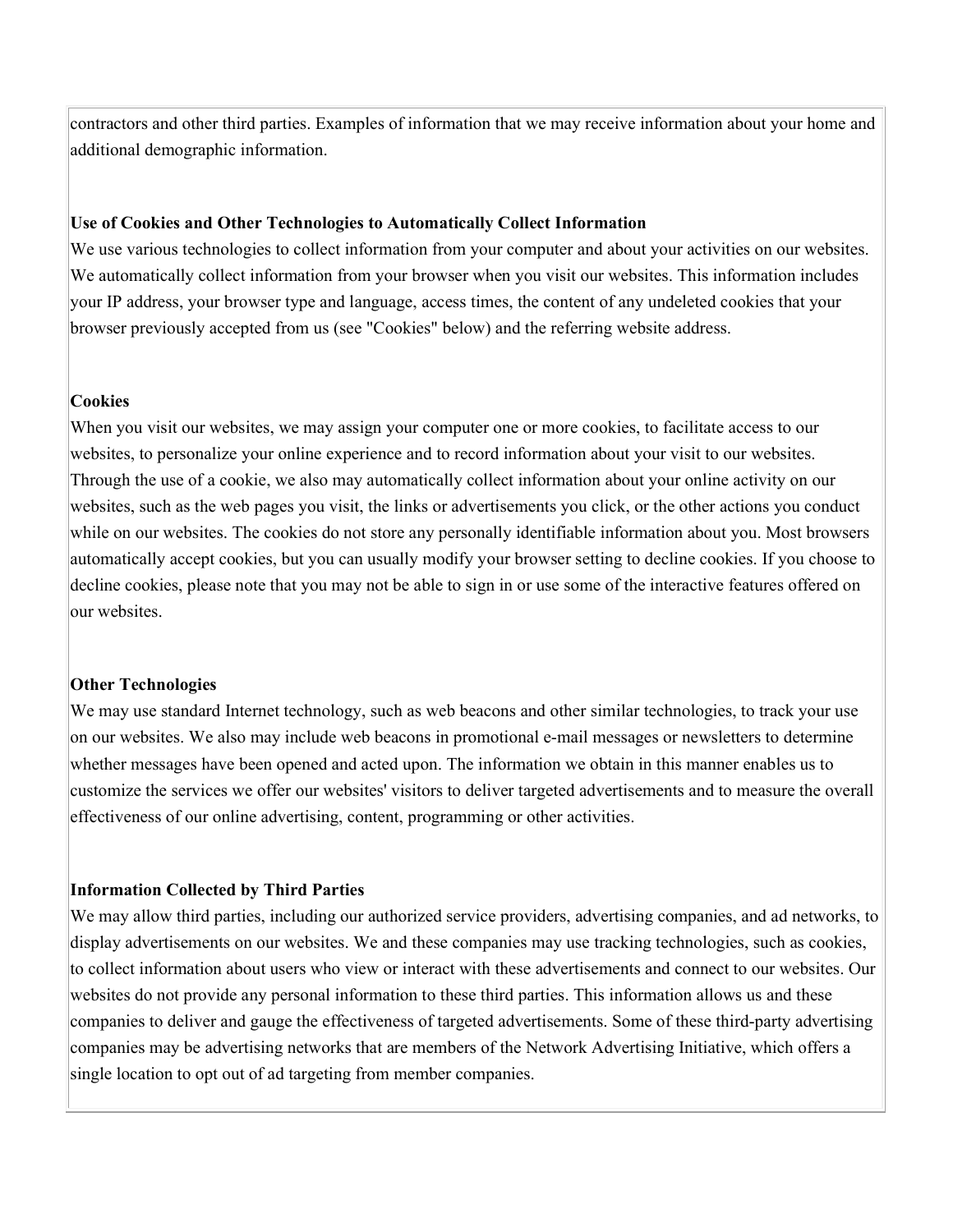# How We Use The Information We Collect

We may use information that we collect about you to:

- deliver the products and services that you have requested;
- manage your customer relationship and provide you with customer support;
- perform research and analysis about your use of, or interest in, our products, services, or content, or products, services or content offered by others;
- communicate with you by telephone and/or mobile devices about products or services that may be of interest to you either from us or other third parties;
- develop and display content and advertising tailored to your interests on our websites and other websites;
- verify your eligibility and deliver prizes in connection with promotions, contests and lucky draw;
- enforce our terms and conditions;
- manage our business; and
- perform functions as otherwise described to you at the time of collection.

## With Whom We Share Your Information

We want you to understand when and with whom we may share personal or other information we collect about you or your activities on our websites or your use of our services. We may use your information to match with joint ventures or partners company offers to you promotions.

### Personal information

We do not share your personal information with others except as indicated below or when we inform you and give you an opportunity to opt out of having your personal information shared. We may share all types of personal information with:

### Business partners

When you express interest in products, services or promotions offered through our websites or our services, we may share your expression of interest with the businesses with which we partner to offer you those products, services, promotions, contests and/or lucky draws, and, as applicable, their affiliates and third-party finder or marketing companies. When you elect to engage in a particular offer or program, you authorize us to provide your information to those businesses.

### Other Xinics sister companies

We may share information we collect, including personal information, with other related companies. Sharing information with other Xinics companies enables us to provide you with information about a variety of products and services that might interest you. All Xinics companies comply with this Privacy Policy. Xinics companies also will comply with applicable privacy and security laws and, at a minimum, in any commercial information they send to you, will give you the opportunity to choose not to receive such messages from that company in the future.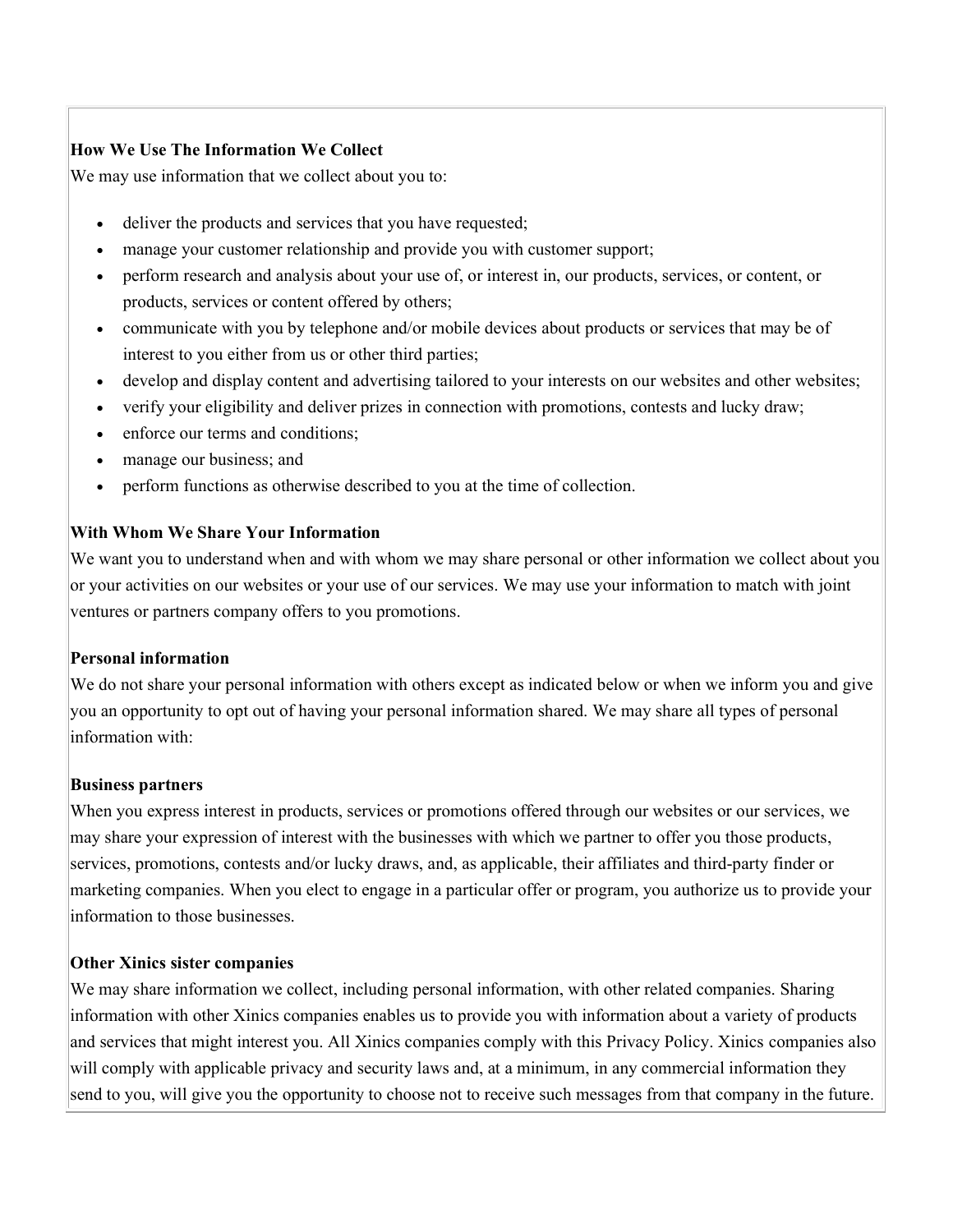However, in no circumstance will Xinics share with other companies any personally identifiable information that you provide to us if that information bears on your creditworthiness.

## Other Situations

## We may also disclose your information:

- In response to a subpoena or similar investigative demand, a court order or a request for cooperation from a law enforcement or other government agency; to establish or exercise our legal rights; to defend against legal claims; or as otherwise required by law. In such cases, we may raise or waive any legal objection or right available to us.
- When we believe disclosure is appropriate in connection with efforts to investigate, prevent or take other action regarding illegal activity, suspected fraud or other wrongdoing; to protect and defend the rights, property or safety of our company, our users, our employees or others; to comply with applicable law or cooperate with law enforcement; or to enforce our website's' terms and conditions or other agreements or policies.
- Any third parties to whom we may disclose personal information may have their own privacy policies that describe how they use and disclose personal information. Those policies will govern use, handling and disclosure of your personal information once we have shared it with those third parties as described in this Privacy Policy. If you want to learn more about their privacy practices, we encourage you to visit the websites of those third parties. These entities or their servers may be located either inside or outside of Hong Kong.

### Aggregated and Non-Personal Information

We may also share it with third parties or other companies to develop and deliver targeted advertising on our websites and on websites of third parties. We may combine non-personal information we collect with additional non-personal information collected from other sources. We also may share aggregated information with third parties, including advisors, advertisers and investors, for the purpose of conducting general business analysis. For example, we may tell our advertisers the number of visitors to our websites and the most popular features or services accessed. This information does not contain any personal information and may be used to develop website content and services that we hope you and other users will find of interest and to target content and advertising.

# Third-party websites

There are a number of places on our websites where you may click on a link to access other websites that do not operate under this Privacy Policy. For example, if you click on an advertisement or a search result on our websites, you may be taken to a website that we do not control. These third-party websites may independently solicit and collect information, including personal information, from you and, in some instances, provide us with information about your activities on those websites. We recommend that you consult the privacy statements of all third-party websites you visit by clicking on the "privacy" link typically located at the bottom of the webpage you are visiting.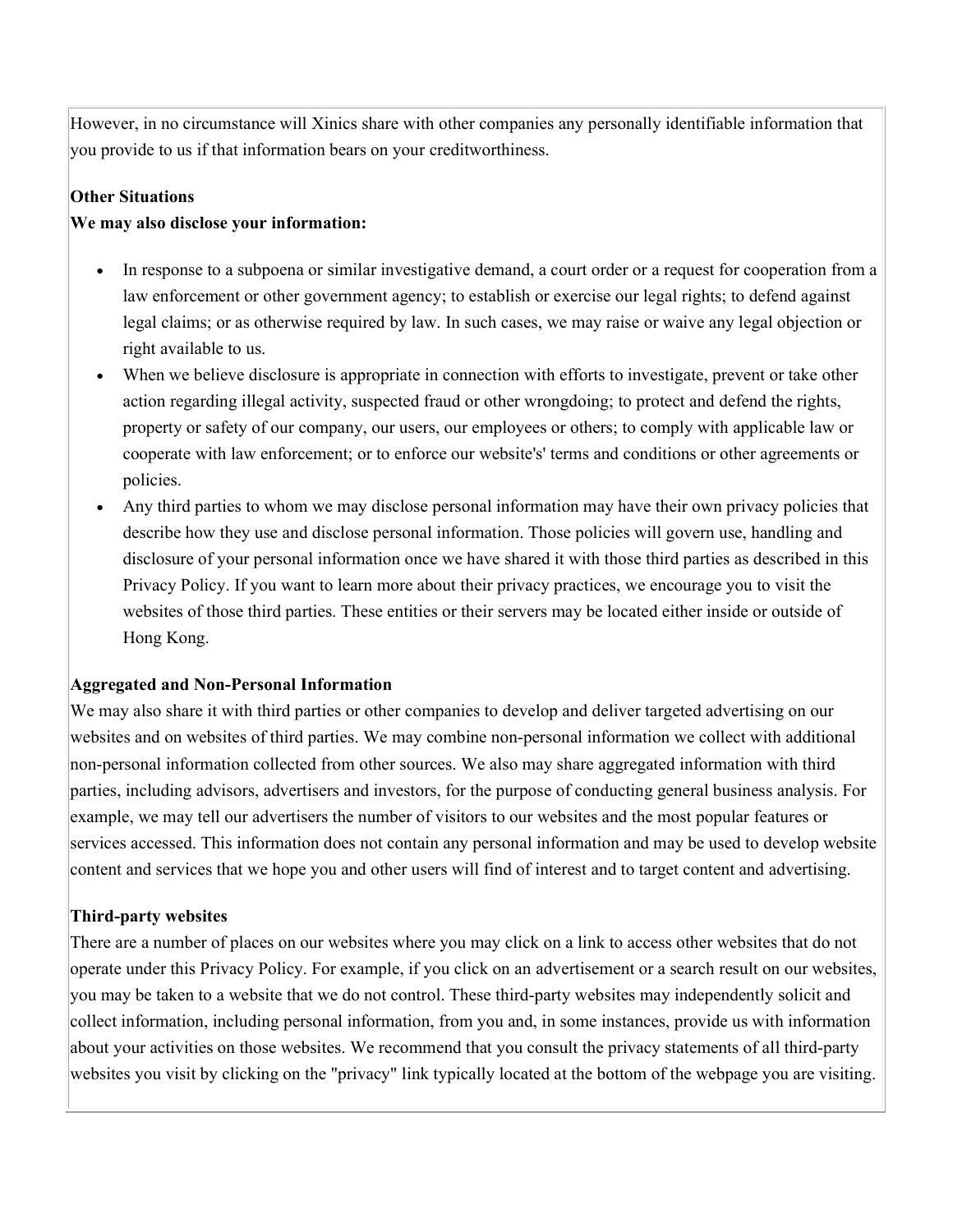## How We Protect Your Personal Information

Here at Xinics, your personal data and the information that you share with us in confidence, is treated with the utmost respect and care. Thus, the safety of your personal data is important to us and it is our policy to respect the confidentiality of information and the privacy of every individual.

You can also visit our website at xinics.com.hk to view the details of this policy as listed here. We also comply with local data protection and privacy laws in all our operations outside of Hong Kong which are owned and managed by Xinics Company Limited.

## What types of personal data do we collect?

We collect personal data about our customers, such as:

- Name
- Gender
- Phone Number
- Email address
- Payment records
- Charge up location and pattern
- Apps' ID

We may collect and hold personal data of persons/entities including but not limited to:

- All customers
- Job applicants and employees
- Shareholders
- Service providers
- Other people who we may come into contact in the course of operations

Examples of such personal data include biodata, contact details, account information and your preferences, queries, requests and feedback.

The personal data inventory is:

- Collected to assist in requested applications for all our offered products and services and/ or for the purposes of employment of individuals and its associated processes.
- This information is stored either physically within our office premises or on company servers.
- The information is only disclosed to the related business entities at which requested applications are processed at as well as our business partners who partake in similar customer requested and approved applications for various products and services.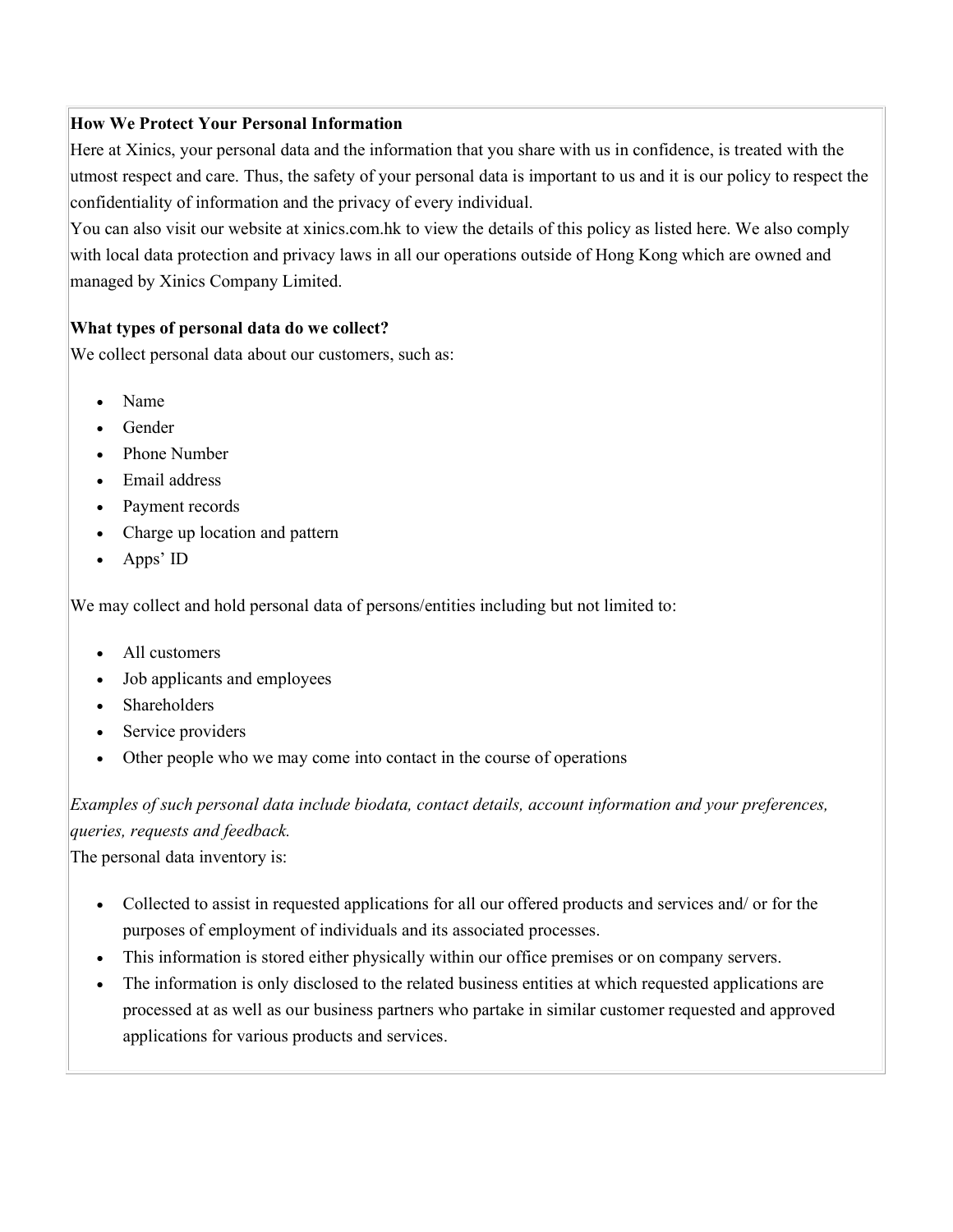When collecting any personal data, all individuals are informed of the purpose(s) for which it will be collected, used or disclosed and consent from individuals are obtained prior to any initiation of collection.

# How do we collect personal data?

The ways in which we may collect personal data include (but are not limited to) collecting directly or indirectly from individuals or authorized representatives in the course of:

- Signing up for alerts or newsletters
- Visiting our websites
- Applying for a product or service through us and / or our business partners
- Applying for a job with us
- Participating in our marketing or promotional events
- Using our products or services
- Contacting us with queries, requests or feedback
- Conducting or completing of transactions
- Conducting market research or surveys
- Conducting interviews

# For what purposes do we collect personal data?

In general, we may use personal data for the following purposes:

- Conducting and completing transactions (e.g. processing orders and payments; providing products or services that have been requested by users)
- Providing customer service (e.g. responding to queries and requests; informing users about service / application / processing statuses and product updates)
- Sending alerts and newsletters as requested by users
- Conducting market research and improving customer service
- Conducting marketing promotions (e.g. sending of alerts, newsletters, marketing materials and invitations from us wholly or through affiliation with third parties)
- Complying with applicable laws, regulations and other requirements
- Performing of evaluations (e.g. assessing suitability of employees)

Xinics will only use, disclose and/or transfer personal data for the purposes individuals have been notified of and consented to or which are permitted under applicable laws and regulations.

We regard breaches of privacy very seriously and we have implemented measures to secure and protect information, such as training our employees who handle personal data to respect the confidentiality of such personal data, storing personal data in a combination of secure computer storage facilities and paper-based files and other records, taking steps to protect the personal data we hold from misuse, loss, unauthorised access, modification or disclosure.